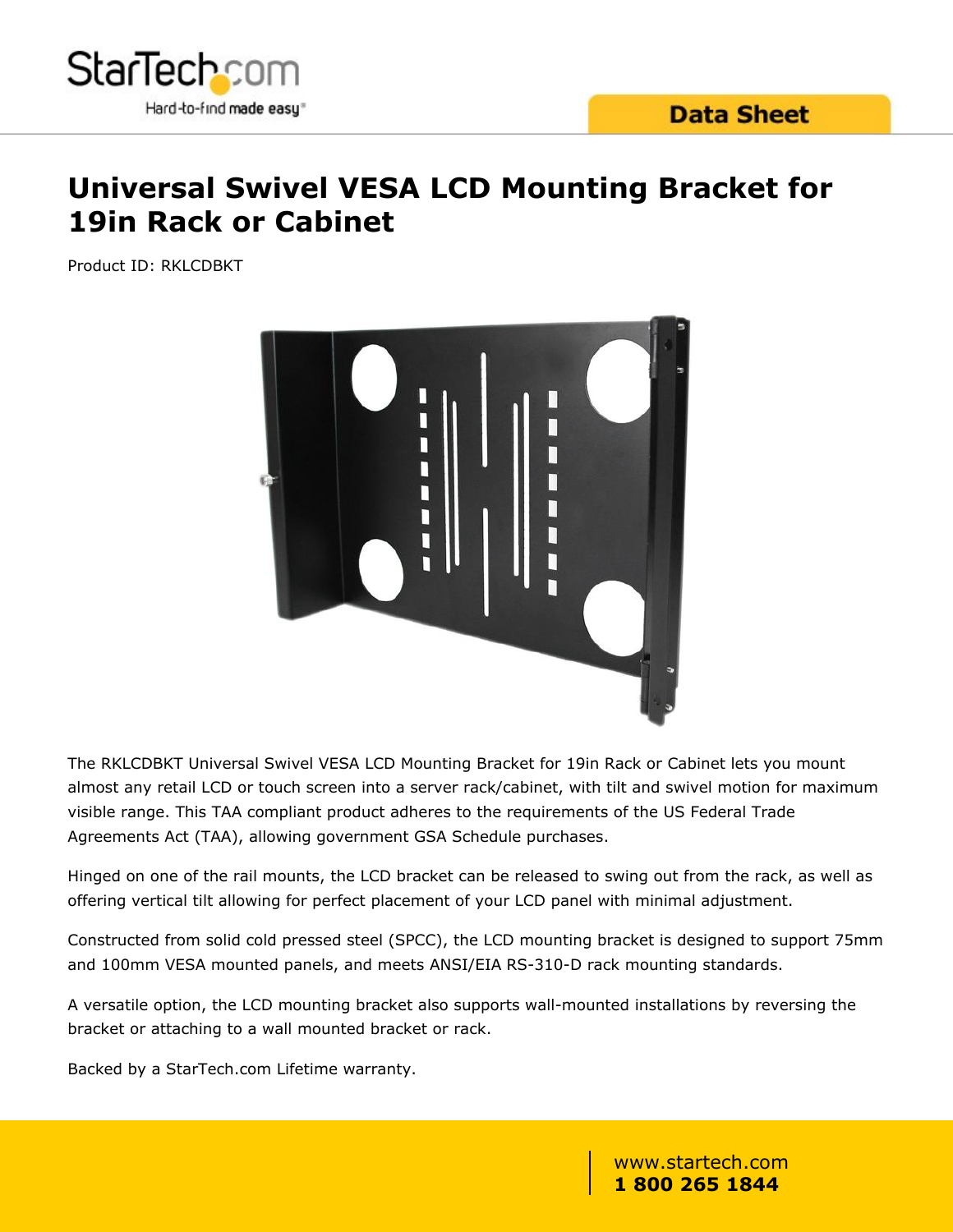

### **Data Sheet**

#### **Certifications, Reports and Compatibility**





#### **Applications**

- Ideal for installing a retail LCD monitor into an existing Rack or Cabinet
- Installing a touch screen display into a rack or cabinet while retaining access behind it with the swing it out arm
- Can be mounted at any height in the rack; with swivel bracket the screen is always visible
- Mounting a LCD monitor or TV to the wall
- Use for uptime/process monitoring with big screens over 19" when mounted outwards

#### **Features**

- 100mm and 75mm VESA mounting hole pattern
- Meets ANSI/EIA RS-310-D standards
- TAA compliant for GSA Schedule purchases
- Constructed from solid steel at 2.0mm thick, this bracket is designed for durability